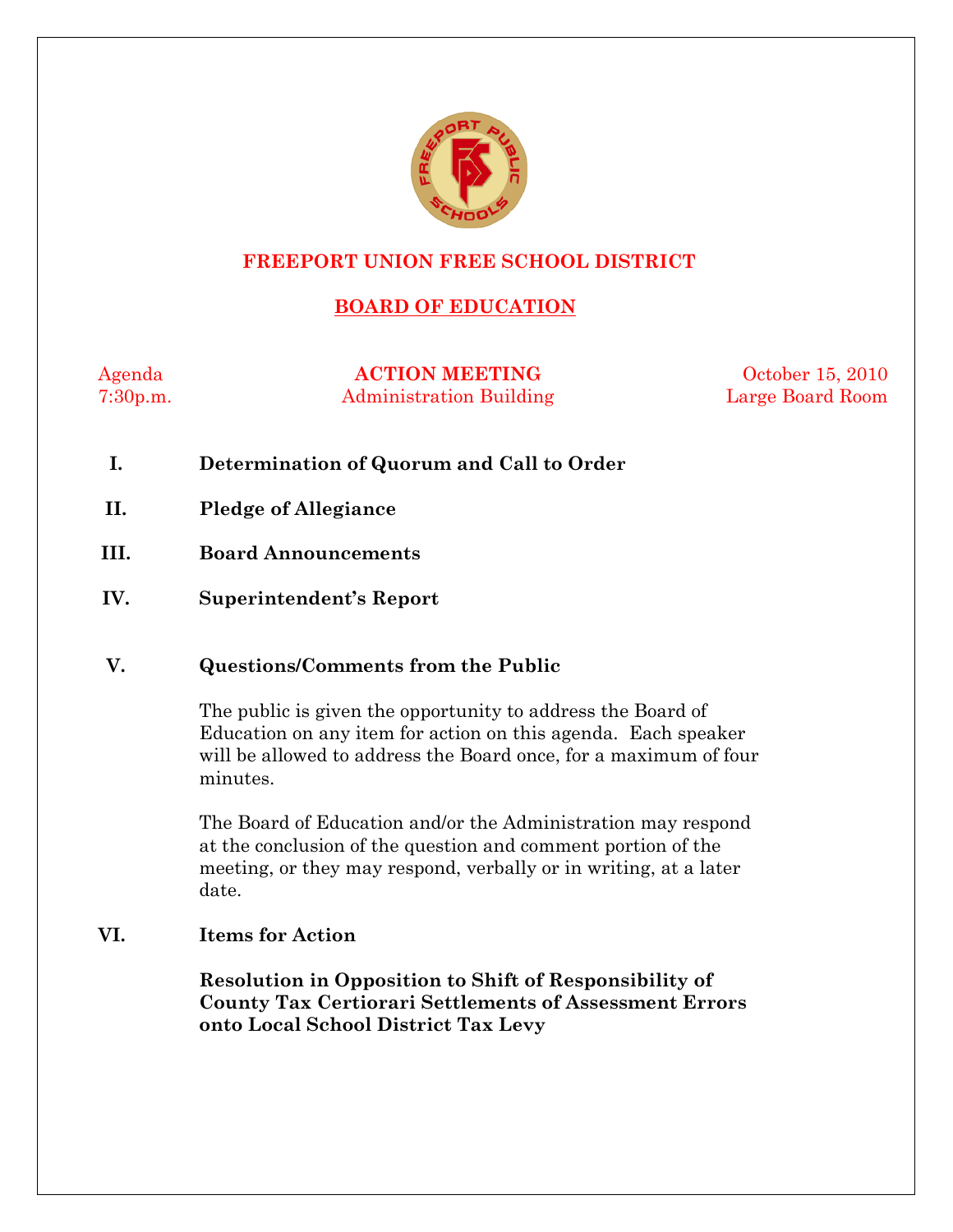*Freeport Union Free School District Board of Education Meeting October15, 2010*

## **Resolution in Opposition to Shift of Responsibility of County Tax Certiorari Settlements of Assessment Errors onto Local School District Tax Levy**

**WHEREAS**, in 1938, at the specific request and behest of the County of Nassau, New York State granted county-wide property assessment jurisdiction to the County of Nassau; and

**WHEREAS**, aside from upstate Tompkins County, Nassau is the only county-wide assessing unit in New York State, with over 415,000 parcels, and is second in size only to the City of New York; and

**WHEREAS**, in its original consideration of the County of Nassau's petition for assessment jurisdiction, the New York State legislature expressed concerns that the enormity of the assessment load would result in erroneous assessments and subsequent challenges; and

**WHEREAS**, the New York State Legislature, aware that school districts are highly dependent on a secure property tax base and that school budgets would be vulnerable as a result of inaccurate tax rolls, thereby endangering the education of children, decreed in 1948 that the County of Nassau, with its broader range of revenues, should be held responsible for costs and penalties resulting from its errors in assessment; and

**WHEREAS**, in order to secure control of a county-wide system and the benefits thereof, the County of Nassau pledged and guaranteed to the State of New York to protect its school districts from any negative consequences resulting from the assessment procedures utilized by the County of Nassau ; and

**WHEREAS**, for decades, schools and taxpayers within the County of Nassau have suffered from the inequities caused by the adherence of the County of Nassau to an irrefutably and admittedly flawed assessment process; and

**WHEREAS**, legal challenges to commercial assessments made by the County of Nassau have been, either negligently or willfully, permitted to languish in the courts for years and years, accruing interest at exorbitant rates prior to their eventual settlement by the County of Nassau; and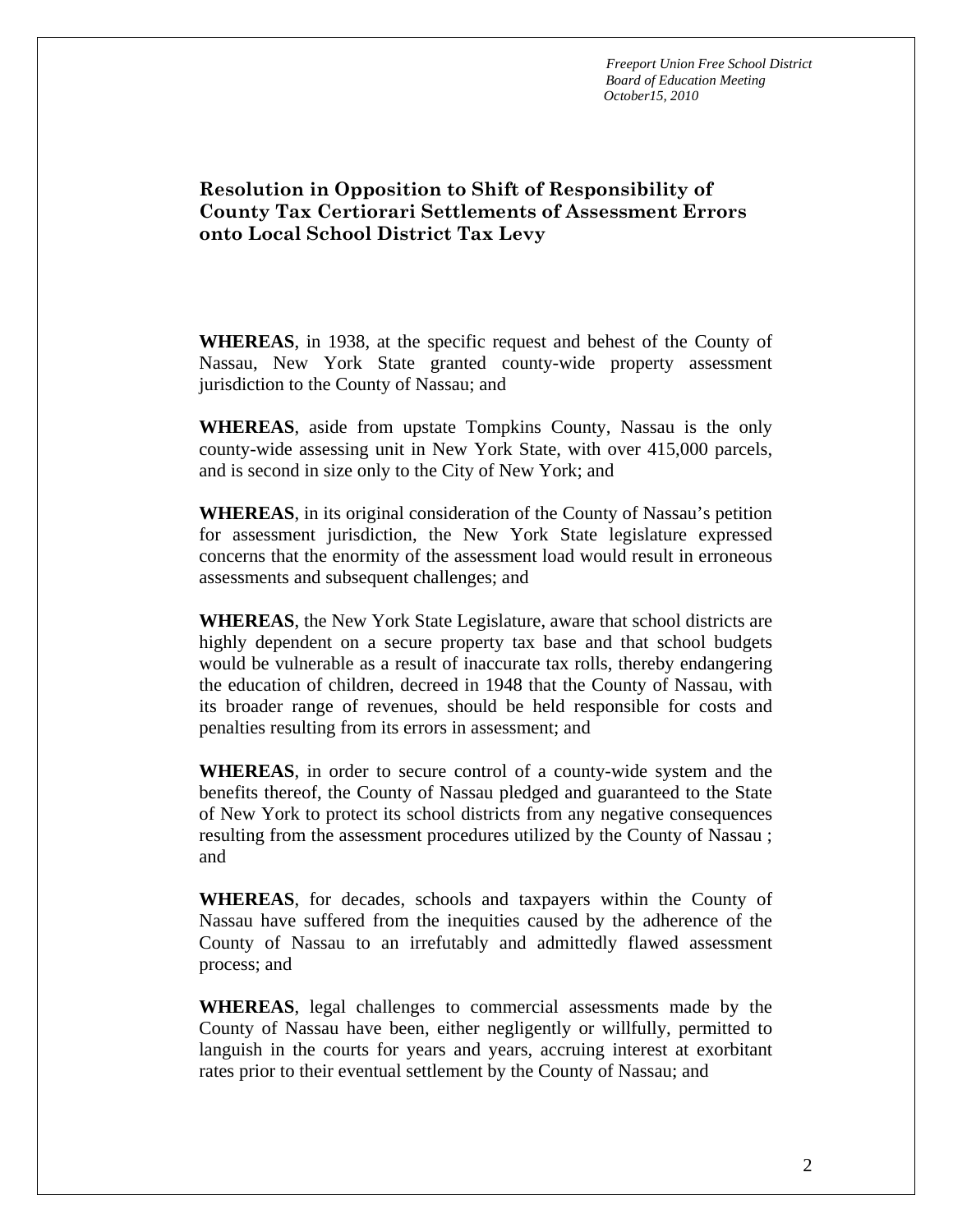*Freeport Union Free School District Board of Education Meeting October15, 2010*

**WHEREAS**, in 2002, in order to facilitate an assessment roll relatively free from errors and potential challenges, the New York State Legislature granted the Nassau County Assessment Review Commission one (1) full year for review prior to the establishment of its final assessment roll; and

**WHEREAS**, the Supreme Court of the State of New York, County of Nassau, has denied the attempt by the County of Nassau to shift responsibility for multi-year back payments for tax certiorari costs from the County of Nassau to local school districts in derogation of the pledge and guarantee previously made by the County of Nassau; and

**WHEREAS**, the Supreme Court of the State of New York, Appellate Division, Second Judicial Department, has denied an attempt by the County of Nassau to implicate school districts in its move to shift to villages, towns and special districts the funding of tax certiorari judgments; and

**WHEREAS**, it is the County of Nassau that is responsible for its own property assessments, including, but not limited to any flaws, errors or delays therein, and that school districts within the County of Nassau have no role whatsoever in either making such assessments or in responding to challenges to such assessments; and

**WHEREAS**, the Executive of the County of Nassau, Edward P. Mangano, has called upon the Nassau County Legislature to unilaterally, without the approval of the State of New York and/or the consent of the school districts of the County of Nassau, relieve the County of Nassau of its pledge, guarantee and lawful obligation to hold such school districts harmless for back payments of multi-year tax certiorari settlements, thereby shifting the costs of such payments onto local school property taxes and local school property taxpayers; and

**WHEREAS**, any assertion that abandonment of the pledge, guarantee and obligation of the County of Nassau contained in language in the proposed Budget of the County of Nassau for Fiscal Year 2011 means "no property tax increase" is false and misleading, resulting in no real cost avoidance, but merely a shift in the lawful responsibility of the County of Nassau on to the schools within the County of Nassau; and

**WHEREAS**, such action would only raise school taxes to the taxpayers of the County of Nassau without adding any educational value; therefore

**BE IT RESOLVED**, that the Freeport Union Free School District Board of Education opposes any legislation, from whatever source, that would shift the responsibility of the County of Nassau for funding multi-year tax certiorari settlements of its assessment errors onto the local school district tax levy; and